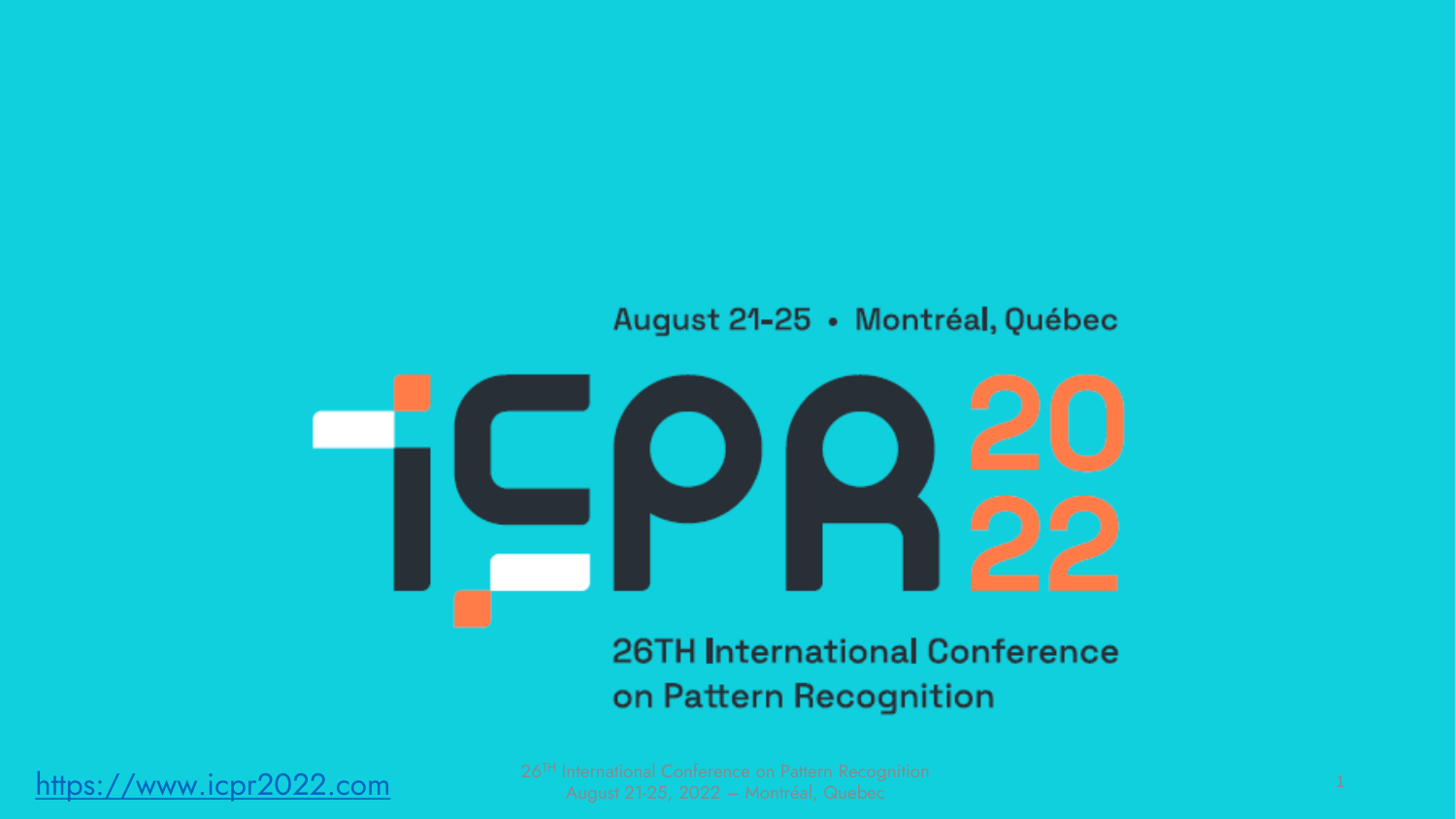

### QUICK FACTS AND CONTACT INFORMATION: ICPR 2022 Montréal, Quebec



## Key dates

|                                            | <b>PAPERS</b>      | <b>WORKSHOPS</b>  | <b>TUTORIALS</b> |
|--------------------------------------------|--------------------|-------------------|------------------|
| <b>Submission deadline</b>                 | January 24, 2022   | June 6, 2022      | April 8, 2022    |
| Acceptance/Rejection<br>/Revision decision | March 28, 2022     | February 14, 2022 | April 20, 2022   |
| <b>Registration deadline</b>               | January 17, 2022   |                   |                  |
| Revision/rebuttal<br>deadline              | April 18, 2022     |                   |                  |
| <b>Final decision on</b><br>submissions    | May 16, 2022       |                   |                  |
| Camera-ready<br>manuscript deadline        | June 13, 2022      | September 6, 2022 | June 13, 2022    |
| <b>Early bird registration</b><br>deadline | June 13, 2022      | June 13, 2022     | June 13, 2022    |
| <b>Presentation dates</b>                  | August 22-25, 2022 | August 21, 2022   | August 21, 2022  |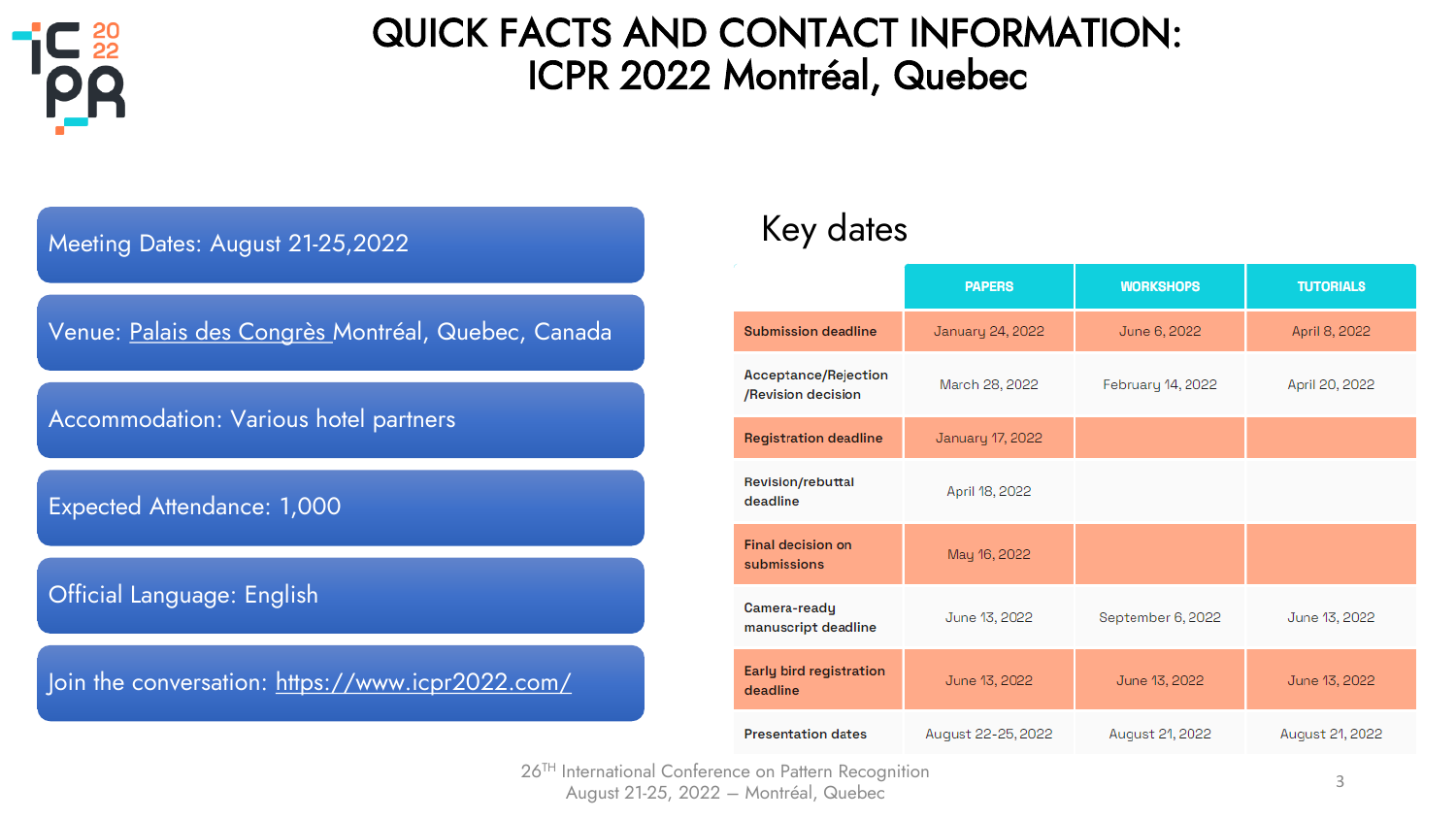

## WHAT IS ICPR & WHO SHOULD ATTEND?

ICPR 2022 is the flagship conference of **[IAPR](https://iapr.org/)**, the International Association of Pattern Recognition.

ICPR will be an international forum for discussions on recent advances in the fields of computer vision, image, sound, speech, pattern recognition, and machine intelligence.

Join us for this 5-day event featuring the Main Conference, Tutorials, and co-located Workshops!

ICPR 2022 will primarily be held in person in Montréal, QC, but remote presentations and attendance will be accommodated.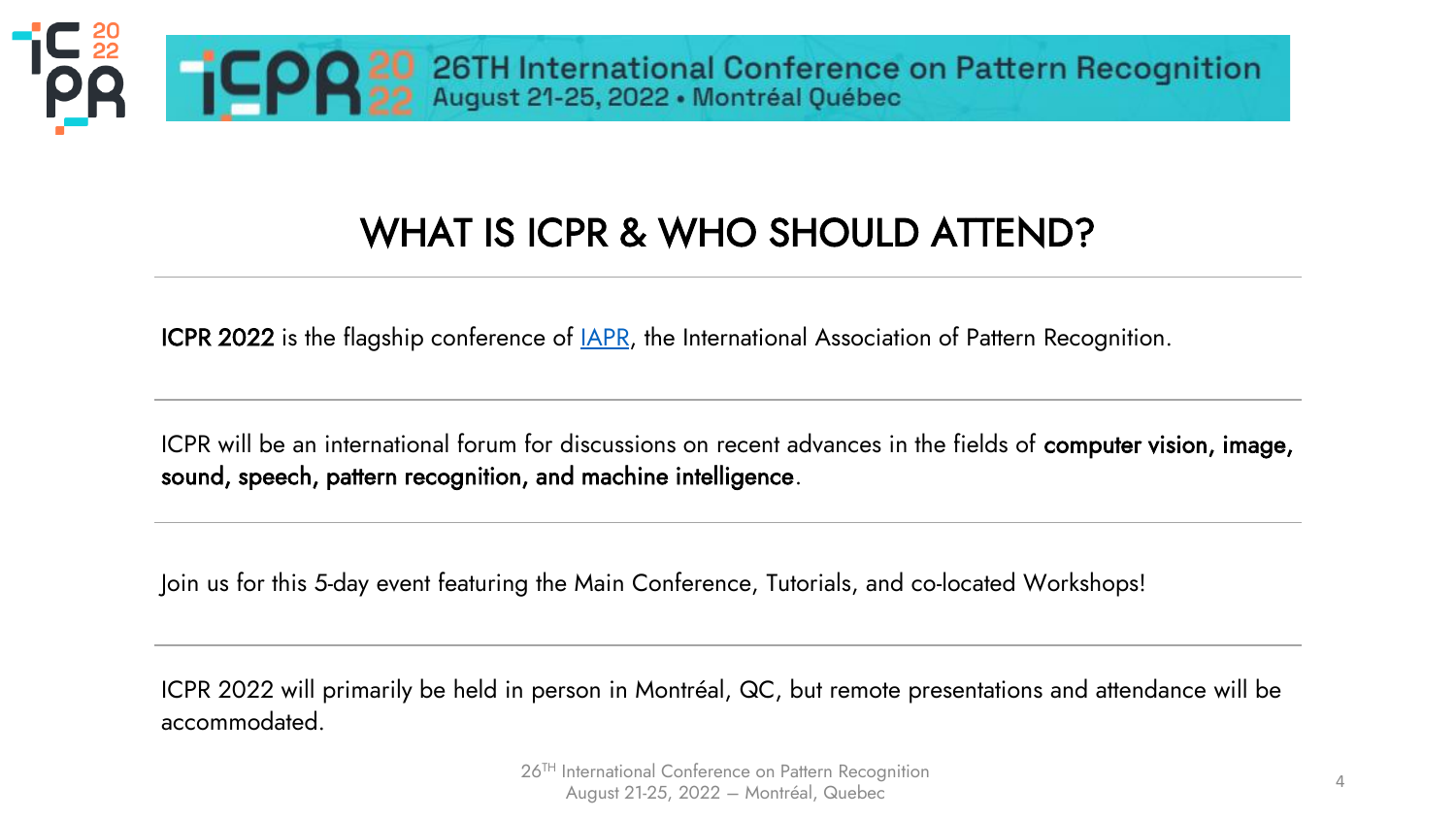

# HOW CAN WE BRING VALUE TO YOUR ORGANIZATION?

Brand awareness: We will be bringing together 1000+ participants and speakers from around the world! This is your opportunity to connect your brand with a global and diverse community.

Thought Leadership: Do you have the perfect case study to share? A new product to launch? Perhaps you would like to position your company at the front and center of a key industry issue. Host a session and lead a discussion on a current topics that resonates with the ICPR attendee.

Lead Generation: You will be joined by hundreds of your global peers at the Conference. Many of the attendees have key roles in shaping the future of their organizations by selecting their best potential business partners. You might meet your next business partner or employee right here at ICPR 2022 in Montréal!

Networking: With various dedicated tracks, including two major social events, we have something for everyone. Are you looking to recruit new talent? Want to compare notes with your peers and competitors? Join and meet the industry's most exciting and influential people.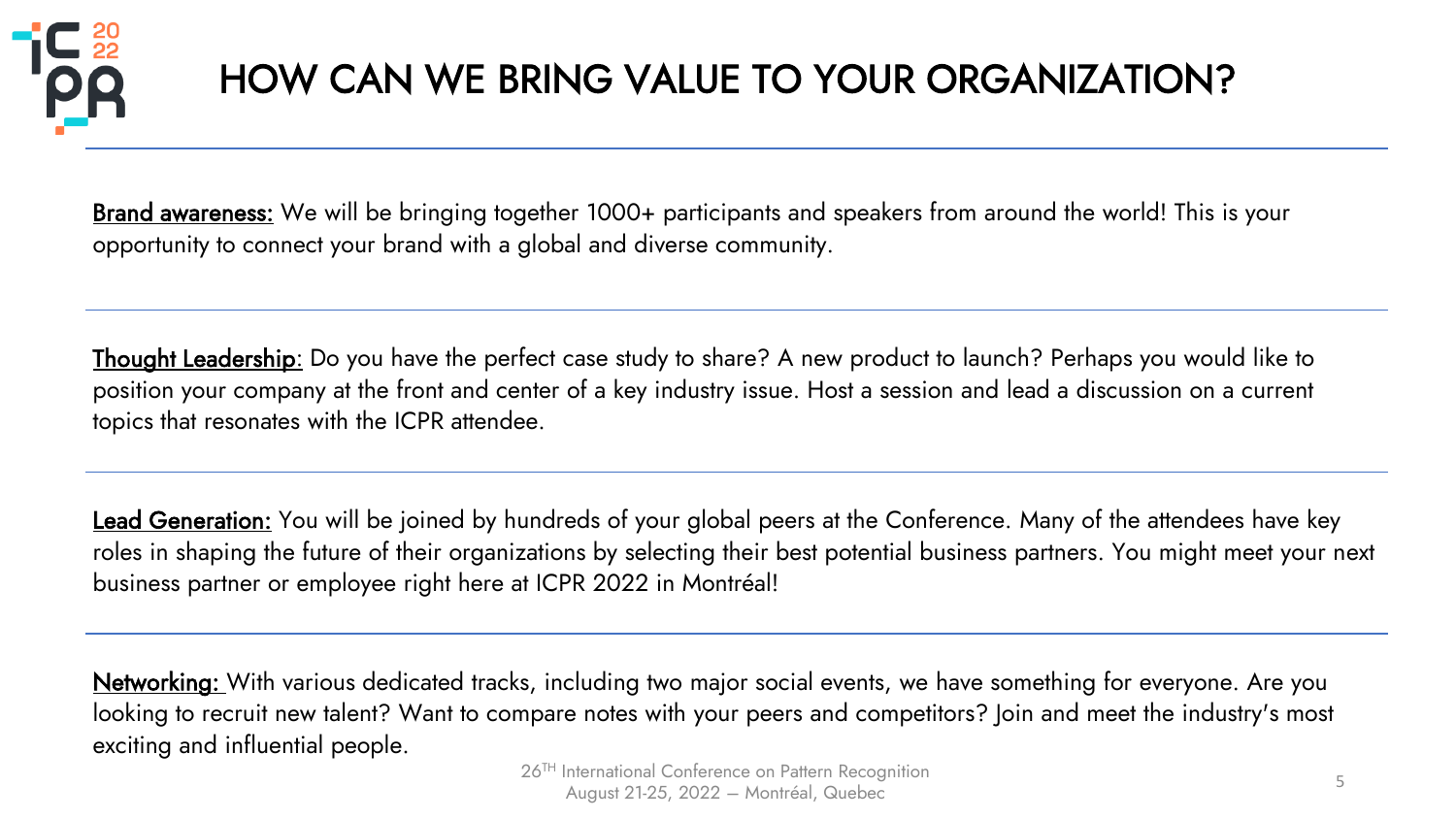

### MEET OUR COMMITTEE MEMBERS



Cheng-Lin Liu **Chinese Academy of Sciences** 



**Gregory Dudek** Samsung Al Center



Henrik I Christensen ICPR co-chair



Ingela Nyström Uppsala University



Michael Jenkin York University



Simone Marinai University of Florence



Zhouchen Lin **Peking University** 

26TH International Conference on Pattern Recognition August 21-25, 2022 – Montréal, Quebec <sup>6</sup>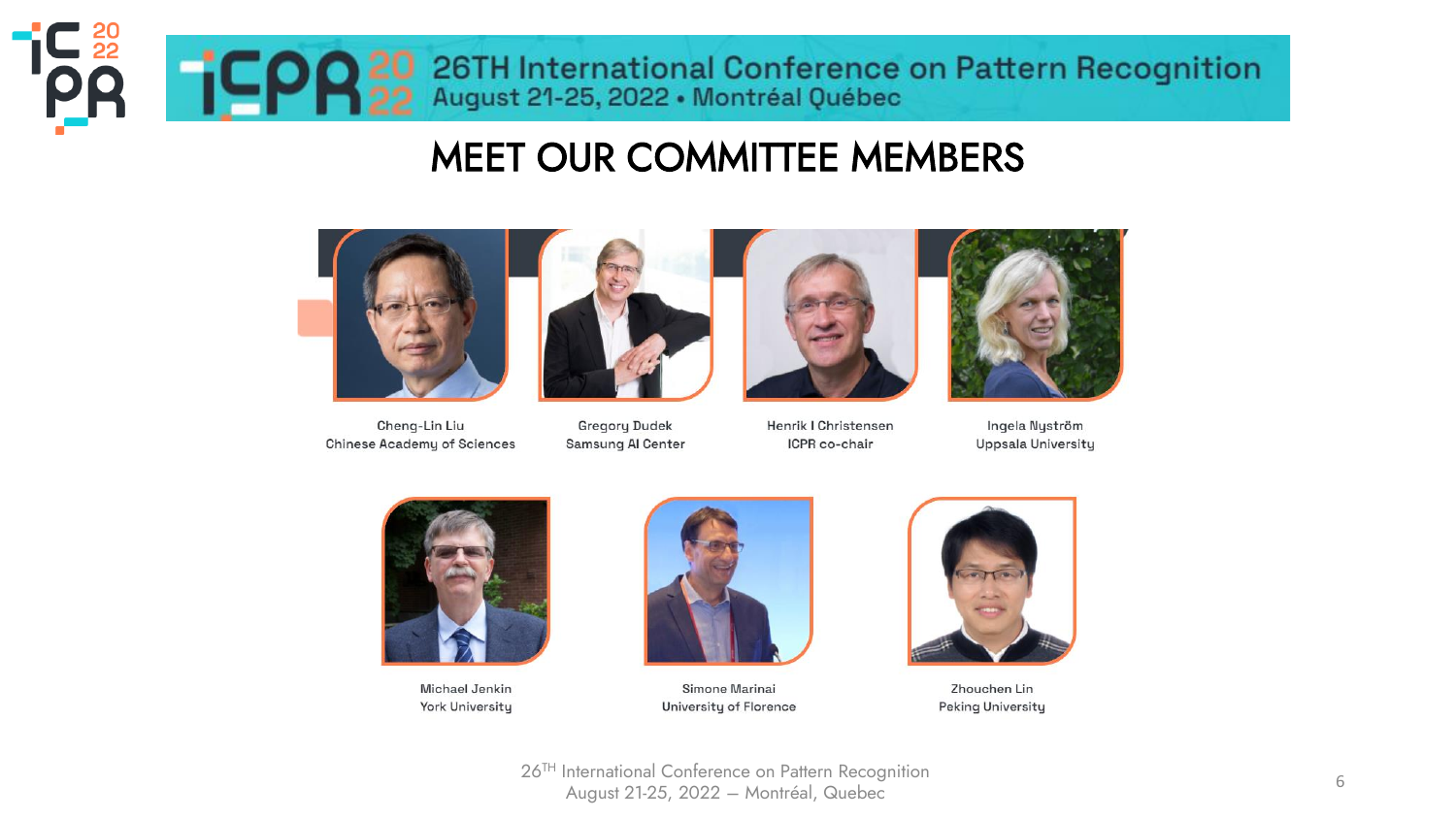

### MEET OUR KEYNOTE SPEAKERS



**Hatice Gunes** 



Kristen Grauman



Marleen de Bruijne



C.V. Jawahar



Xian-Sheng Hua

26TH International Conference on Pattern Recognition August 21-25, 2022 – Montréal, Quebec <sup>7</sup>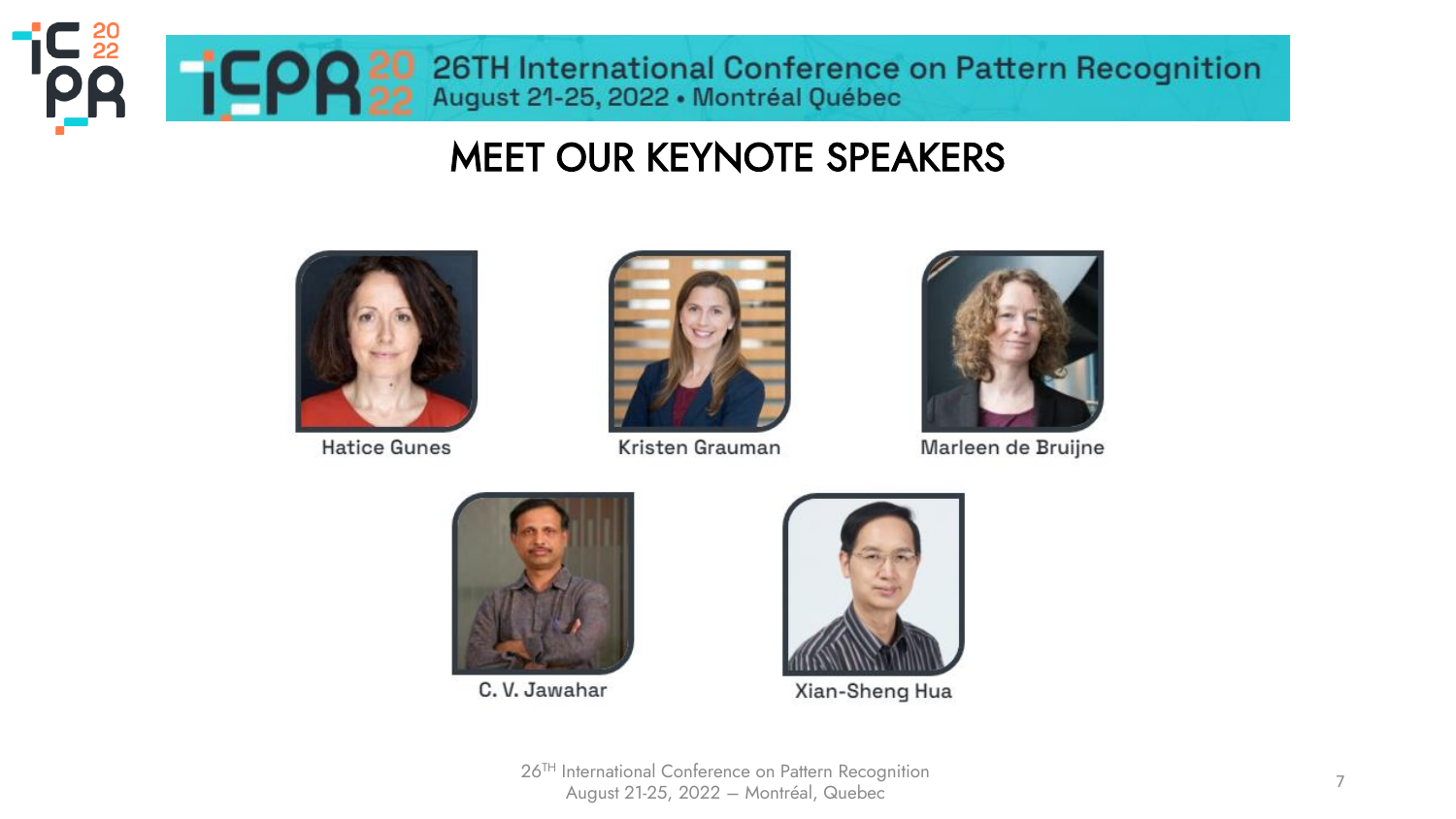TCPR 20 26TH International Conference on Pattern Recognition

# ICPR PROGRAM OVERVIEW



**IC**<sub>22</sub>

Track 1: Artificial Intelligence, Machine Learning for Pattern Analysis



Track 2: Computer Vision and Robotic Perception



Track 3: Image, Video, Speech, and Signal Analysis



Track 4: Biometrics and Human-Machine Interaction



Track 5: Document and Media Analysis



Track 6: Biomedical Image Analysis and Informatics

<https://www.icpr2022.com/programme-overview/>

26TH International Conference on Pattern Recognition August 21-25, 2022 – Montréal, Quebec <sup>8</sup>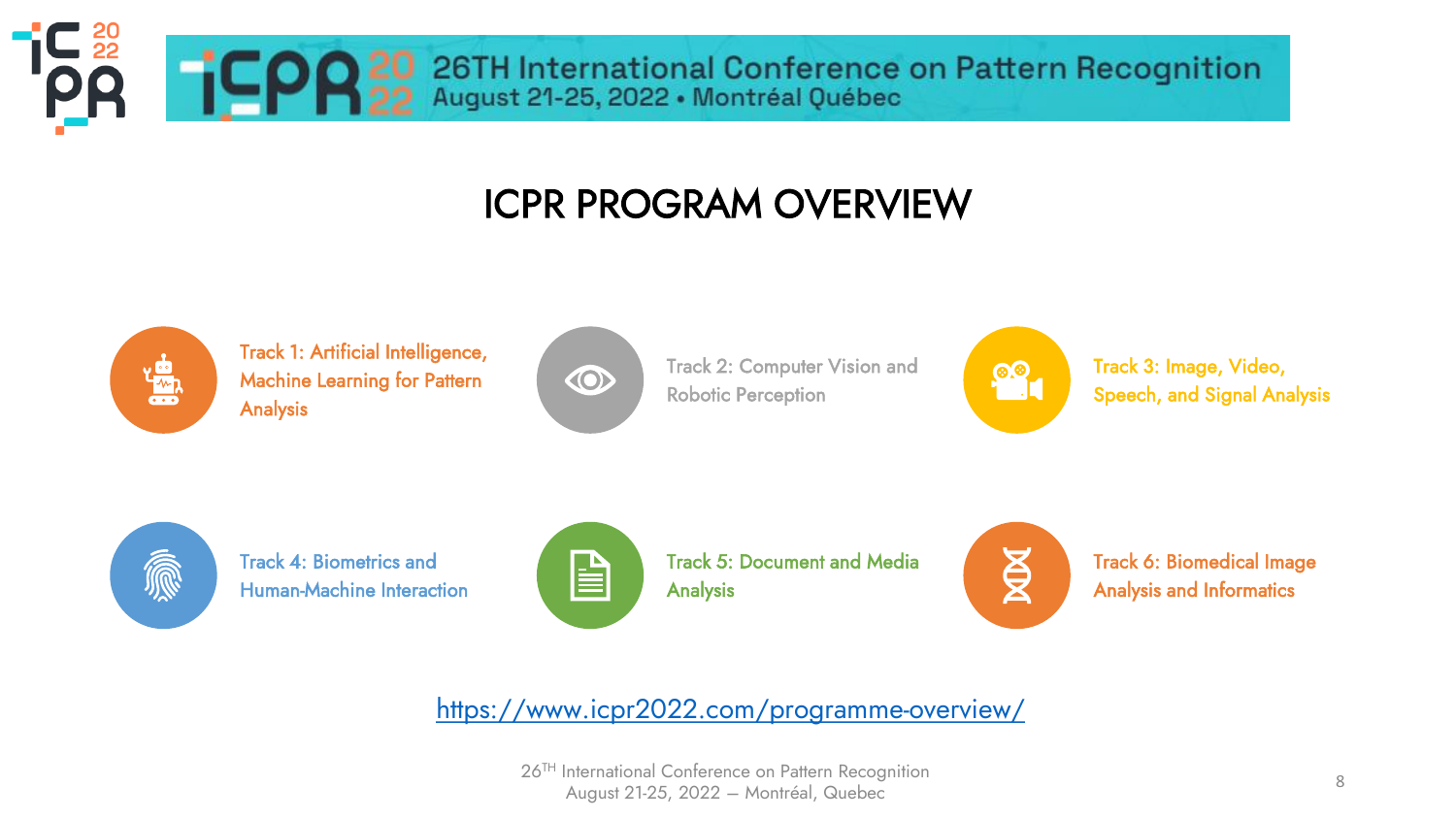

# ICPR 2022 SPONSORSHIP OPPORTUNITIES

|                                                                            | <b>DIAMOND</b> | <b>PLATINUM</b> | <b>GOLD</b>      | <b>SILVER</b>    | <b>FRIENDS</b>   | <b>START-UP#</b> |
|----------------------------------------------------------------------------|----------------|-----------------|------------------|------------------|------------------|------------------|
| <b>PARTNERSHIP PACKAGES</b>                                                | \$25,000       | \$19,000        | \$13,000         | \$6,000          | \$4,000          | \$3,000          |
| Premium Educational Session/Symposium - 60 minutes. Keynote<br>lunch time. | <b>YES</b>     |                 |                  |                  |                  |                  |
| Partnership citation of Best Paper Award                                   | <b>YES</b>     |                 |                  |                  |                  |                  |
| Special recognition at the Banquet                                         | <b>YES</b>     | <b>YES</b>      |                  |                  |                  |                  |
| Recognized in all communications to registered delegates                   | <b>YES</b>     | <b>YES</b>      | <b>YES</b>       | <b>YES</b>       |                  |                  |
| Delegate access to promotional material                                    | <b>YES</b>     | <b>YES</b>      | <b>YES</b>       | <b>YES</b>       |                  |                  |
| Logo on the ICPR 2022 website                                              | <b>YES</b>     | <b>YES</b>      | <b>YES</b>       | <b>YES</b>       | <b>YES</b>       | <b>YES</b>       |
| Use of ICPR 2022 logo in the partner's promotional activities              | <b>YES</b>     | <b>YES</b>      | <b>YES</b>       | <b>YES</b>       | <b>YES</b>       | <b>YES</b>       |
| Logo in the ICPR 2022 pocket guide                                         | <b>YES</b>     | <b>YES</b>      | <b>YES</b>       | <b>YES</b>       | <b>YES</b>       | <b>YES</b>       |
| Free full registrations (*)                                                | YES(5)         | YES $(4)$       | YES(2)           | YES(1)           | <b>YES</b> (1)   | YES(1)           |
| Exhibition space in feet (**)                                              | 20' x 20'      | 10' x 20'       | $10' \times 20'$ | $10' \times 10'$ | $10' \times 10'$ | $10' \times 10'$ |

- Amounts in USD
- (#) Available to companies with up to 10 employees and in business less than 2 years. Includes not for profit (e.g., universities and university labs)
- (\*) Free full registration includes free access to the main Conference sessions and a pass for Welcome Reception and Conference Banquet events. The average value of over \$1,000 USD per person.
- (\*\*) Exhibition space in feet includes 1 x 6 ft table and 1 chair. Booths will be allocated on a first-come-first-served basis. Additional space can be purchased for \$12/sq ft.
- A floor plan of the assigned booth and exhibit floor will be available for confirmed sponsors.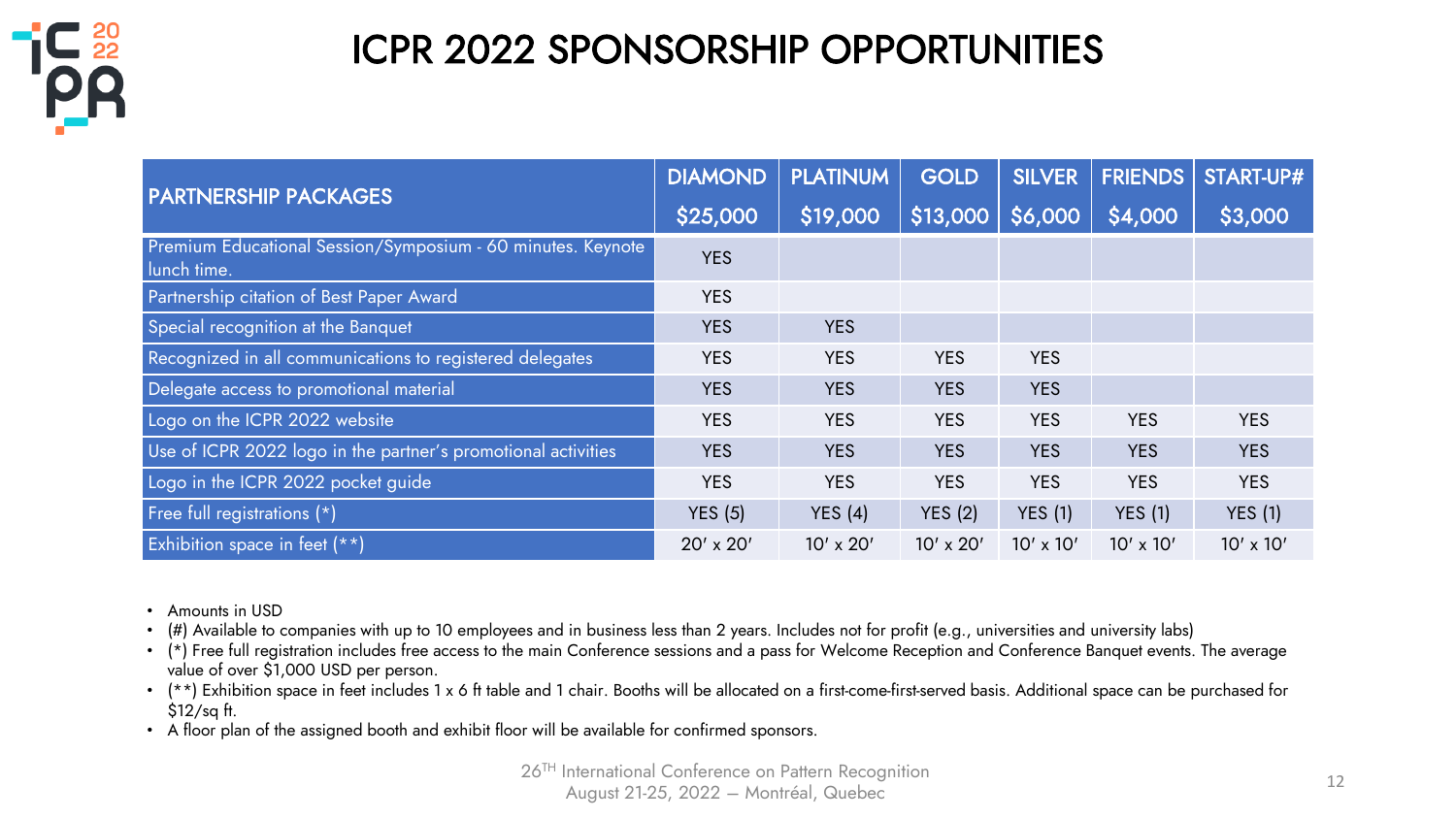

# ICPR 2022 BRANDING OPPORTUNITIES (1/2)

| <b>BRANDING</b>                                               | <b>DETAILS</b>                                                                                                                                                                                                                                                                                                                  | <b>AMOUNT</b><br>(USD) | <b>NUMBER</b><br><b>AVAILABLE</b> |
|---------------------------------------------------------------|---------------------------------------------------------------------------------------------------------------------------------------------------------------------------------------------------------------------------------------------------------------------------------------------------------------------------------|------------------------|-----------------------------------|
| Conference Banquet Sponsor<br>(Wednesday, Aug 24)             | 3 Premium branded tables<br>Up to 2-minute introduction to dinner guests<br>Company logo displayed on Banquet Menu cards<br>(1) Insert promotional material into the delegate pack<br>(5) add-on gala dinner only guests. Average value of over \$200 USD per person.<br>Company logo on the ICPR 2022 website, and proceedings | \$30,000               | Exclusive                         |
| <b>Welcome Reception</b><br>(Monday, Aug 22)                  | Company logo displayed on all catering tables.<br>Display of Company-branded banner at a pre-determined location (Company<br>provided) during the event<br>Company logo on the ICPR 2022 website, and proceedings                                                                                                               | \$8,000                | Exclusive                         |
| Conference Awards'<br>(e.g., Best Paper, Best Student Paper). | Company logo displayed at the Award Session during the Banquet Reception<br>A 2-minute introduction of the Award to the dinner guests<br>Free full registrations with complimentary access to the Banquet Reception (1)<br>Company logo on the ICPR 2022 website, and proceedings                                               |                        | Limited                           |
| <b>Banquet Supporter</b>                                      | 1 Table in Premium location with Company branding                                                                                                                                                                                                                                                                               | \$5,000                | Unlimited                         |
| <b>Coffee Breaks</b>                                          | Company logo displayed on all catering tables during the break<br>Company logo on the ICPR 2022 website, and proceedings                                                                                                                                                                                                        | \$3,000                | 8 breaks (2 per day)              |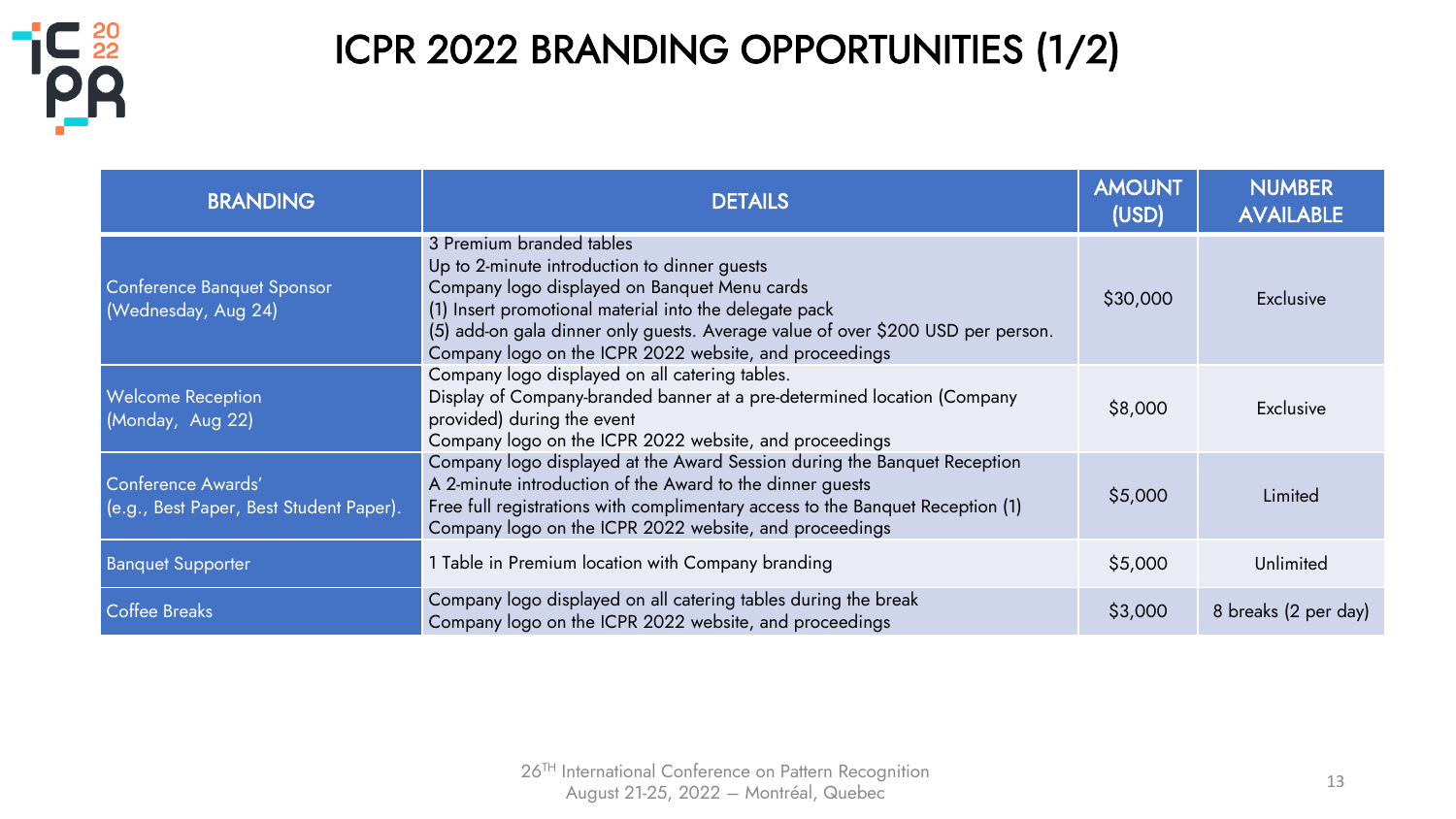

# ICPR 2022 BRANDING OPPORTUNITIES (2/2)

| <b>BRANDING</b>                                           | <b>DETAILS</b>                                                                                                                                                                                                                                    | <b>AMOUNT</b><br>(USD) | <b>NUMBER AVAILABLE</b>                |
|-----------------------------------------------------------|---------------------------------------------------------------------------------------------------------------------------------------------------------------------------------------------------------------------------------------------------|------------------------|----------------------------------------|
| Keynotes. Session sponsored by                            | Company logo next to Keynote listed in the ICPR2022 program<br>1 full registration to ICPR2022                                                                                                                                                    | \$20,000               | Exclusive 1 per day<br>$($ total 4 $)$ |
| <b>Sponsored Industrial Session</b>                       | Sponsored concurrent to the main program, 45' Presentation Slot<br>1 full registration to ICPR2022                                                                                                                                                | \$15,000               | Non-exclusive                          |
| <b>Branded Delegate Bags</b><br>(Deadline: July 15, 2022) | Company logo on delegate bags, and on the ICPR 2022 website<br>(1) customized item (block notes, pens, pen-drives, mousepads) to be selected<br>(1) Insert promotional material into the delegate pack<br>[Insert, bag and item costs additional] | \$10,000               | Limited                                |
| <b>Branded T-Shirts</b><br>(Deadline: July 15, 2022)      | Company logo on Conference t-shirt, and on the ICPR 2022 website<br>[T-shirt and design costs additional]                                                                                                                                         | \$10,000               | Limited                                |
| <b>Branded Lanyards</b><br>(Deadline: July 1, 2022)       | Company logo on delegate lanyards, and on the ICPR 2022 website<br>[Lanyard costs additional]                                                                                                                                                     | \$5,000                | Limited                                |
| Flyer                                                     | One promotional flyer distributed to delegates<br>[Insert costs additional]                                                                                                                                                                       | \$2,000                | Non-exclusive                          |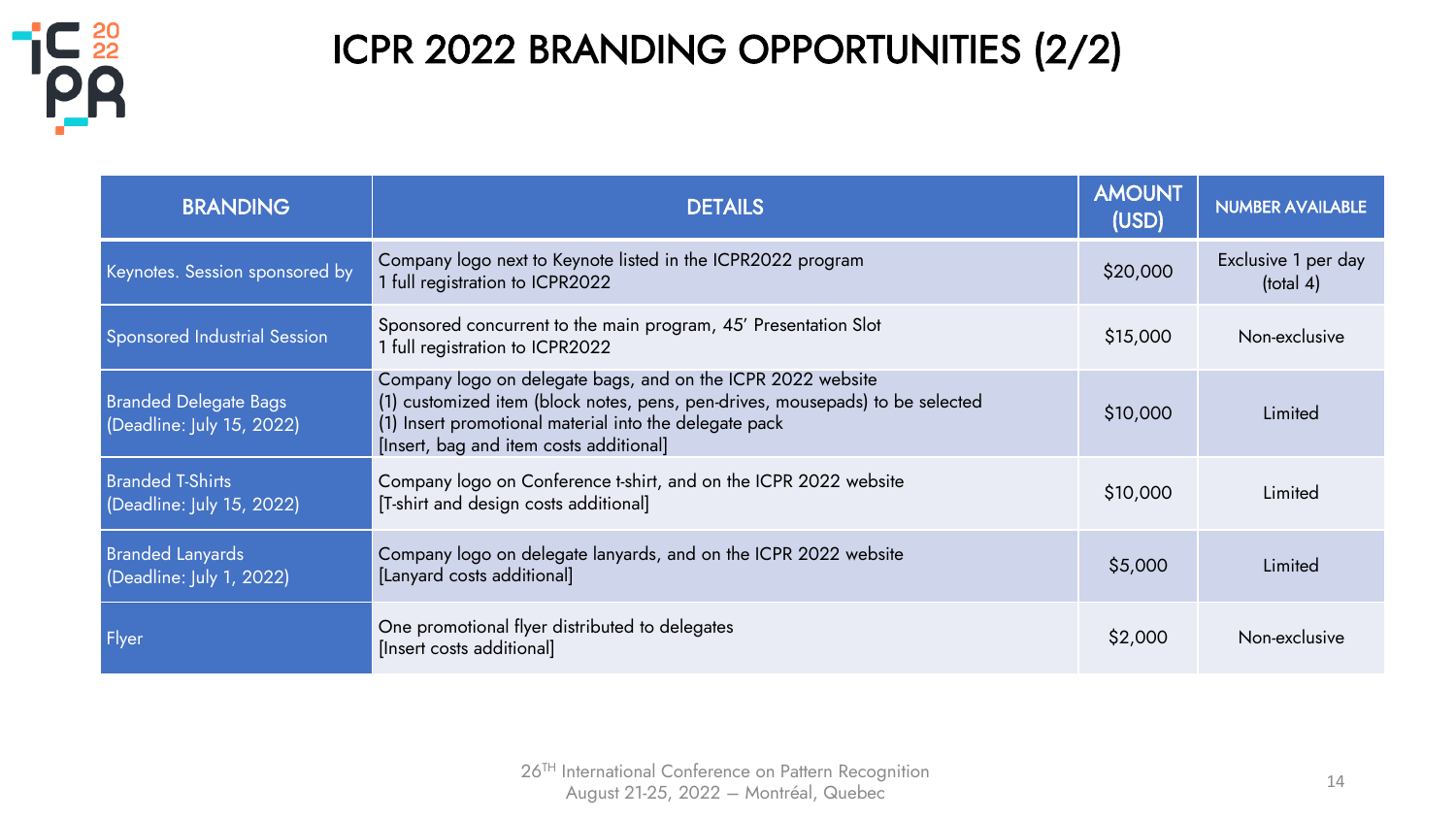**COR** 20 26TH International Conference on Pattern Recognition<br>Montréal Québec

# WHY MONTRÉAL?

- A vibrant and welcoming city
- Incredible gastronomy, shopping, historical landmarks and night life
- Offers European charm and North American attitude
- Named a UNESCO City of Design
- Expected weather: 26 °C / 78 °F
- 16,000 hotel rooms located within a 10 minute walk & 4,000 accessible via an underground pedestrian network



Located in southeastern Canada.

Montreal is the second mostpopulous city in Canada and the principal metropolis of the province of Quebec

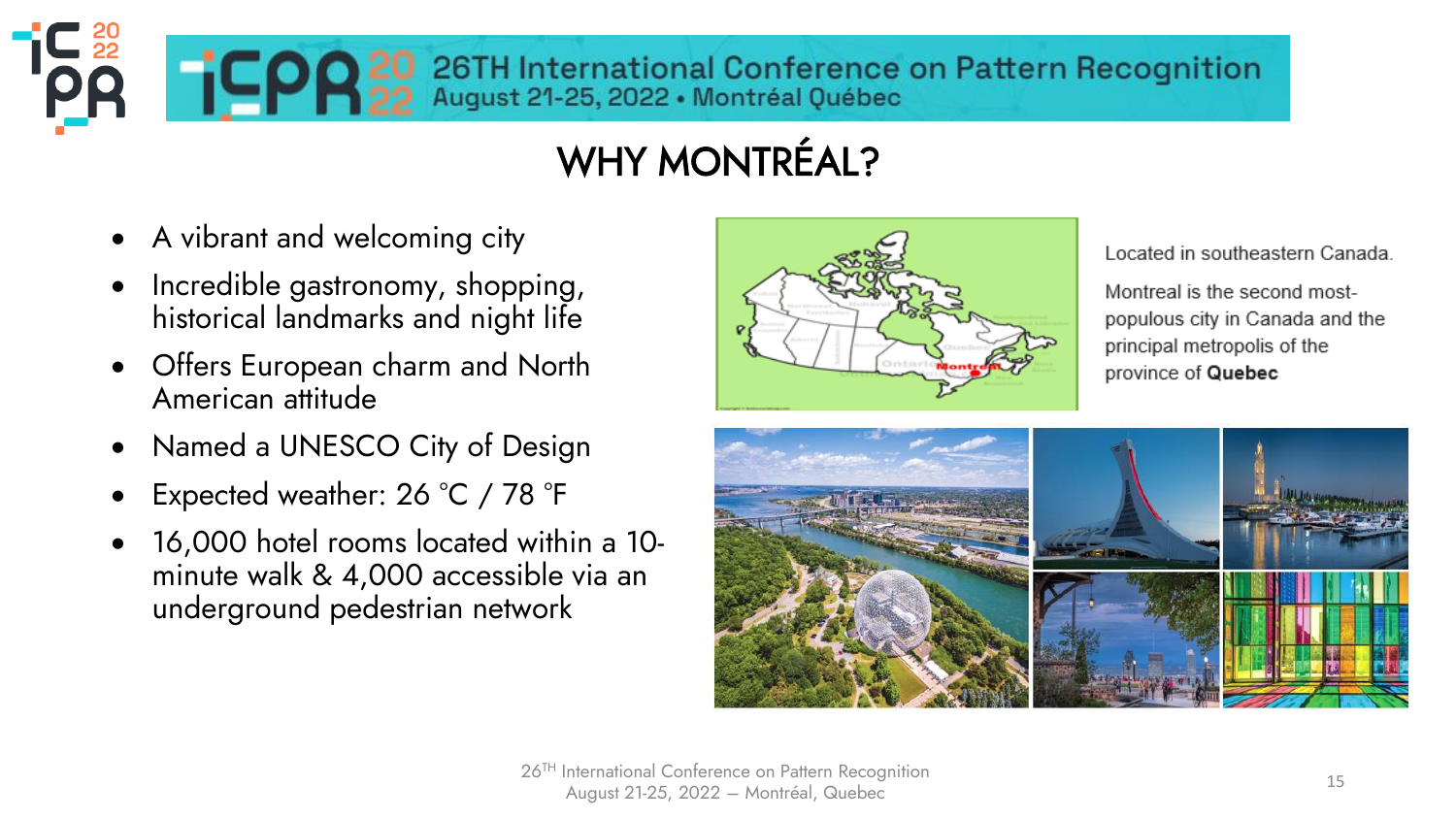# TC<sub>22</sub><br>OC TCPR 22 August 21-25, 2022 • Montréal Québec

# PALAIS DES CONGRÈS DE MONTRÉAL



- Offers over 550,000 sq. ft. of event space
- Located in the heart of the city
- Steps away from world class shopping, dinning, entertainment district and more
- 20 km distance to YUL airport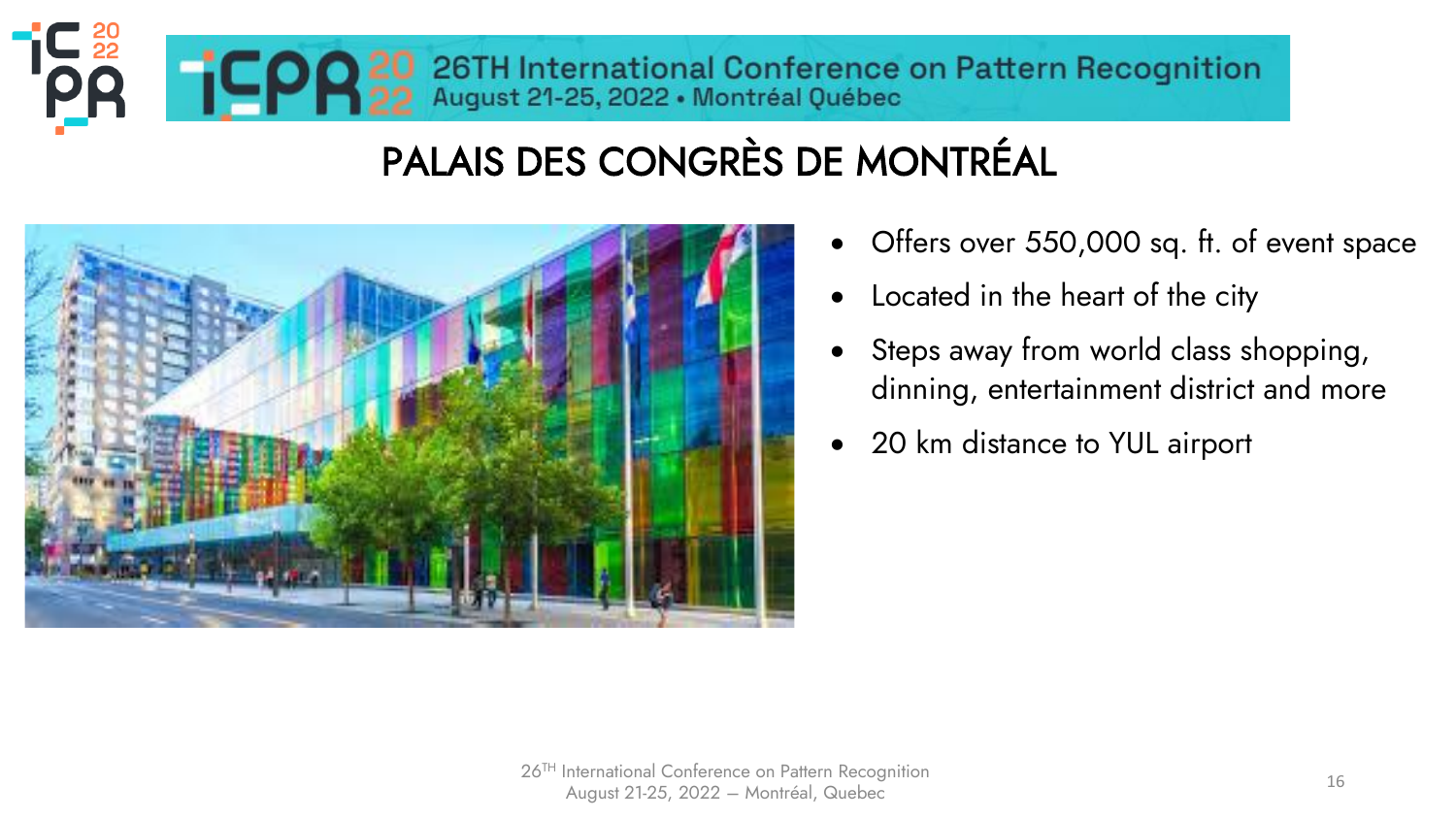

# PARTNERSHIP GUIDELINES

Independence of decision-making and integrity of representation are core values embraced by IAPR and communicators around the world. Partners in ICPR 2022 will be welcomed into an atmosphere of respect that is defined by these principles, according to these specific commitments and guidelines:

- Partners and partnership activities will be prominently recognized and valued, as per the signed agreements.
- The Organizing Committee will work together with partners to ensure that their presence adds value to the conference and is accepted and appreciated by attendees.
- Sponsored activities and hospitality will be clearly labelled as such, and sponsors will be prominently recognized. Pre- and post-conference activities may be organized by partners in consultation with the Organizing Committee.
- Official meeting credentials, such as name badges, will not carry sponsor logos.
- To avoid potential or perceived conflicts of interest, any support of speakers or attendees will not be solicited or accepted by the Organizing Committee.
- Sponsors will not take part in the selection of candidates for fellowships supporting the travel of conference attendees.
- The Organizing Committee alone will decide on the topics and content of the conference core program.
- Attendees at any time will remain entirely free to attend or to leave an event or activity organized by a partner.
- The conference organizers will manage registration for all event activities, including hosted and ancillary activities, tours, and field trips. Hosts should not expect access to participant lists, except when attendees voluntarily provide names for a security clearance or another reason.
- Attendees will decide on their own and at any given time what personal and professional information to share with partners and hosts, as per their rights through the General Data Protection Regulations.
- ICPR 2022 is committed to environmental sustainability. Advertising material used and distributed by partners must meet current eco-friendly production standards and be pre-approved by the Organizing Committee.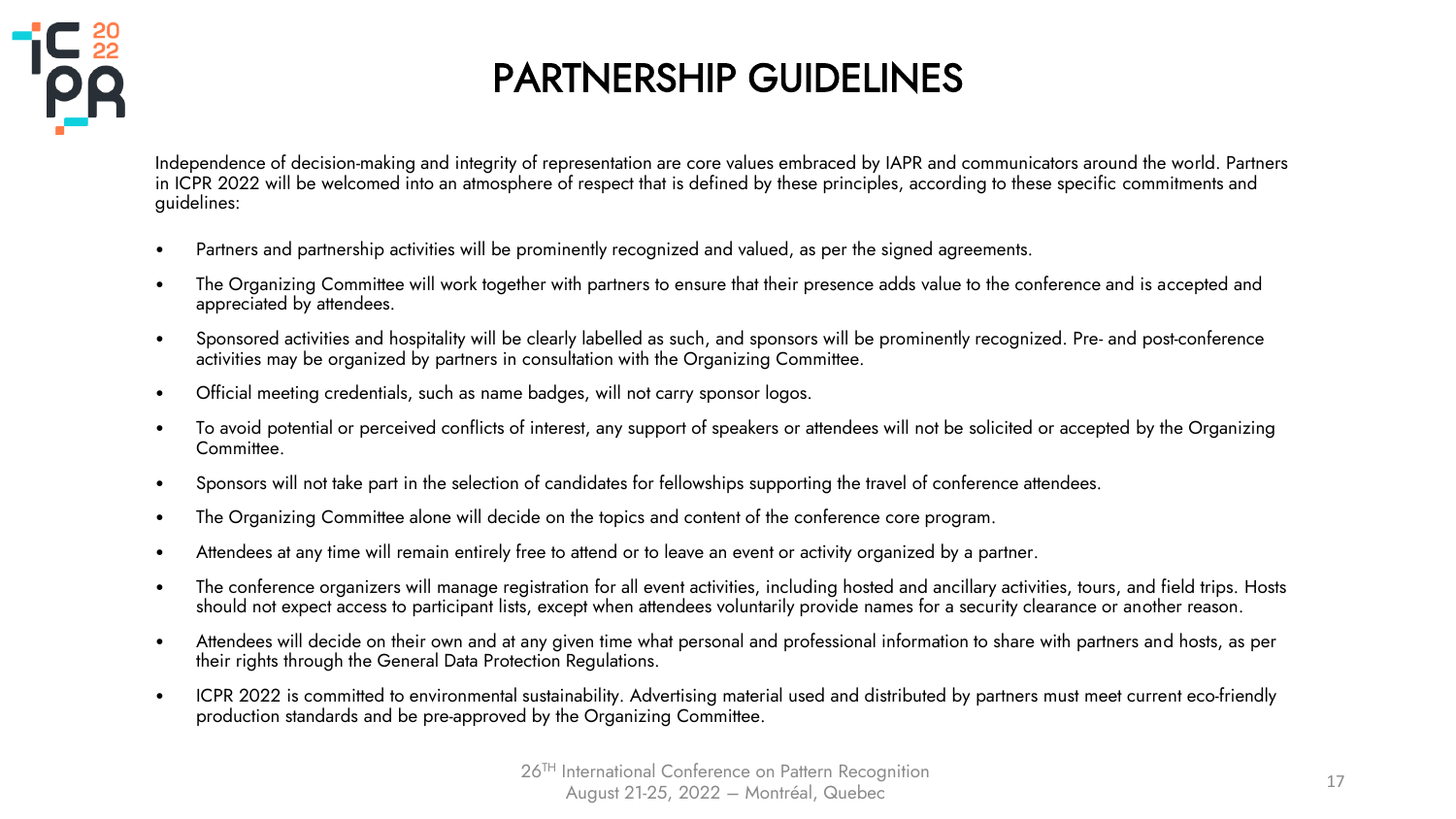# TERMS & CONDITIONS

TCPR 20 26TH International Conference on Pattern Recognition

#### CONFIRMATION OF SUPPORT

- Your support is confirmed upon execution of an agreement of support.
- Upon execution of the agreement, an invoice payable within 30 days upon receipt will be issued.
- All payments are in USD.

#### CANCELLATION POLICY

- Cancellations must be submitted in writing to [miquel.serranomartin@wearemci.com](mailto:miquel.serranomartin@wearemci.com)
- Cancellations received before 11:59 PM PST on April 29, 2022, will be entitled to a 50% refund of their total support or exhibit package.
- Cancellations received after 12:00 AM PST on April 30, 2022, are non-refundable and non-transferable.
- All cancellations are subject to a USD \$250 administration fee.

#### For more information, contact:

Miquel Serrano-Martin Strategic Partnerships Manager, ICPR 2022 [miquel.serranomartin@wearemci.com](mailto:miquel.serranomartin@wearemci.com) M: +1 (647) 966-8898

[https://www.icpr2022.com](https://www.icpr2022.com/)